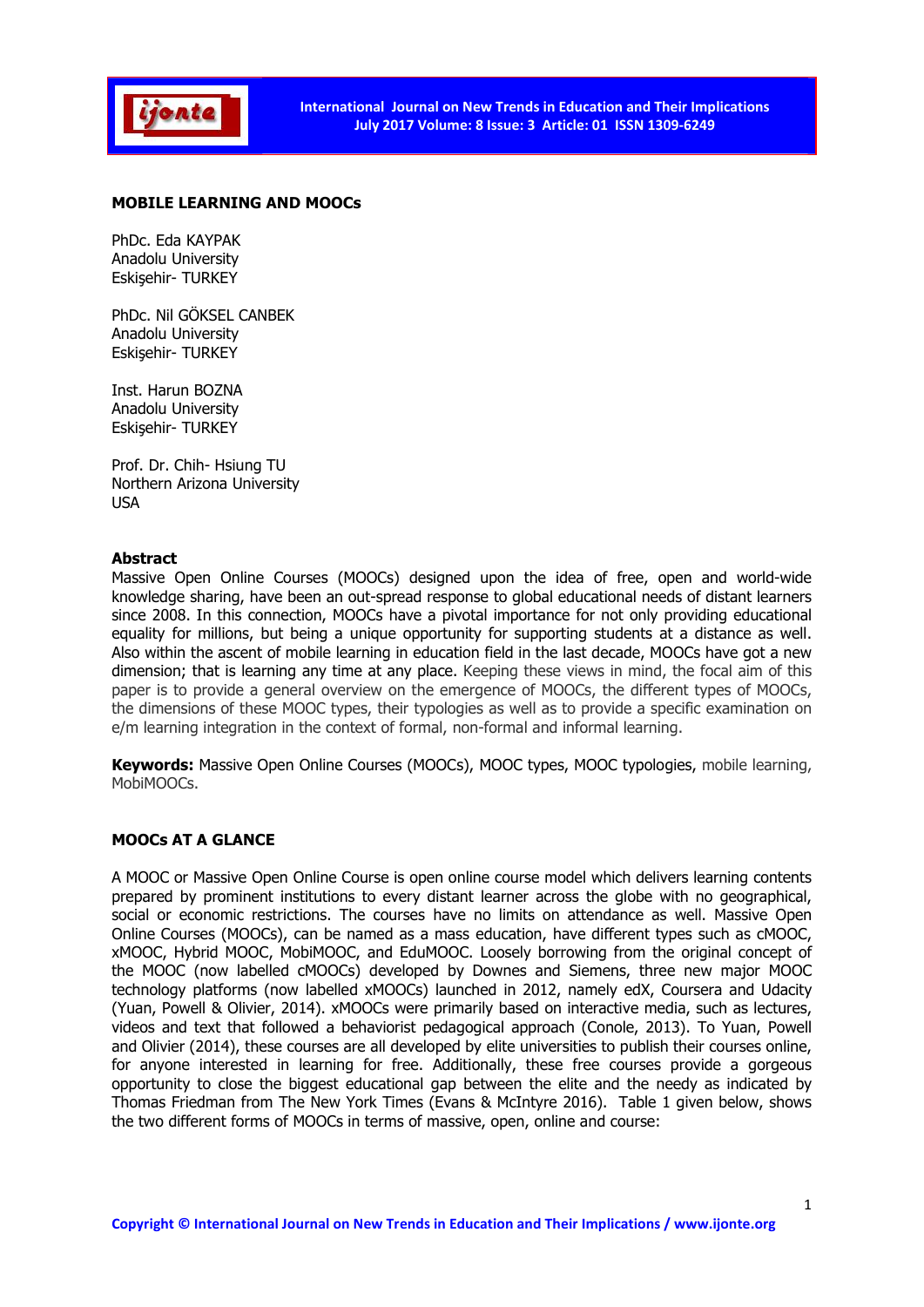

# Table 1: MOOC Typologies

| <b>xMOOCs</b>                                 |                | <b>cMOOCs</b>                                                |
|-----------------------------------------------|----------------|--------------------------------------------------------------|
| Scalability of provision                      | <b>Massive</b> | Community and connections                                    |
| Open access - Restricted license              | Open           | Open access & licence                                        |
| Individual learning in single<br>platform     | Online         | Networked learning across multiple<br>platforms and services |
| Acquire a curriculum of<br>knowledge & skills | <b>Course</b>  | Develop shared practices, knowledge<br>and understanding     |

Yuan, Powell and Olivier (2014)

Based upon the above mentioned efforts to start crowdsourcing push towards MOOCs, different world institutions have recently focused on MOOC and mobile learning (m-learning) integration.

# MOOCs DELIVERED VIA MOBILE LEARNING

The emerging advances in mobile learning (m-learning) have a great effect on distance education all around the world. In many emerging regions of the world, learning societies learn and share information on the move that results with fully mobile human lives. In this regard, it might be observed that m-learning as the immediate descendant of e-learning (Laouris & Eteokleous, 2005) has become "just in time, just enough and just for me" model of flexible learning (Peters, 2009). As aptly described, m-learning with its flexible form facilitates active learning. MOOCs, in this sense may be considered as the strongest learning milieu that allows students to be part of a mobile system. In this connection, there has been a visible tendency towards m-learning within the studies related to MOOCs such as (mobimooc.wikispaces.com), (http://facultyecommons.com/category/moocsinnovations/), (https://mosomelt.wordpress.com/) (Pegrum, 2016). As also indicated by Koutropoulos et. al. (2012), MOOCs suggest possibilities for research in many areas, including learner motivation, engagement, social presence and instructor presence. According to the writers mentioned above, initial periods of a MOOC should be analyzed in terms of learners who are lurkers, who are active participants, and the ones who drop out the courses completely.

Various case study research samples on the design and implementation of MobiMOOCs have also been carried out. For example, a six-week MOOC format course starting from 2 April to 14 May 2011 on mobile learning was organized by Ingatia de Waard (de Waard at al. 2011). This conducted MobiMOOC course may be a good reference in order to comprehend the idea of using Open Educational Resources (OER) in terms of participants, discussion threads, tweets hashtags and so on.

# MOOCs WORKING WITH MOBILE LEARNING

Mobile learning is fundamentally about increasing learners' capability to physically move their own learning environment with them (Ogata and Yano, 2004) in order to facilitate distance learning on individual and collaborative basis. Today many higher education institutions embrace mobile learning initiatives that provide an opportunity for students to be part of that cross-border higher education. In the last few years, mobile learning has been increasingly used to support learning experiences both in formal and informal contexts (Ahmed & Parsons, 2013; Jones, Scanlon, & Clough, 2013). In addition to those experiences, several attempts on integrating MOOCs and mobile learning have been observed since 2011. As indicated by Chen, Barnett, & Stephens (2013) MOOCs are built on the characteristics of massiveness, openness, and a connectivist philosophy. In this regard, it is probable to say that MobiMOOCs would help mass and open education and be formed within a connectivist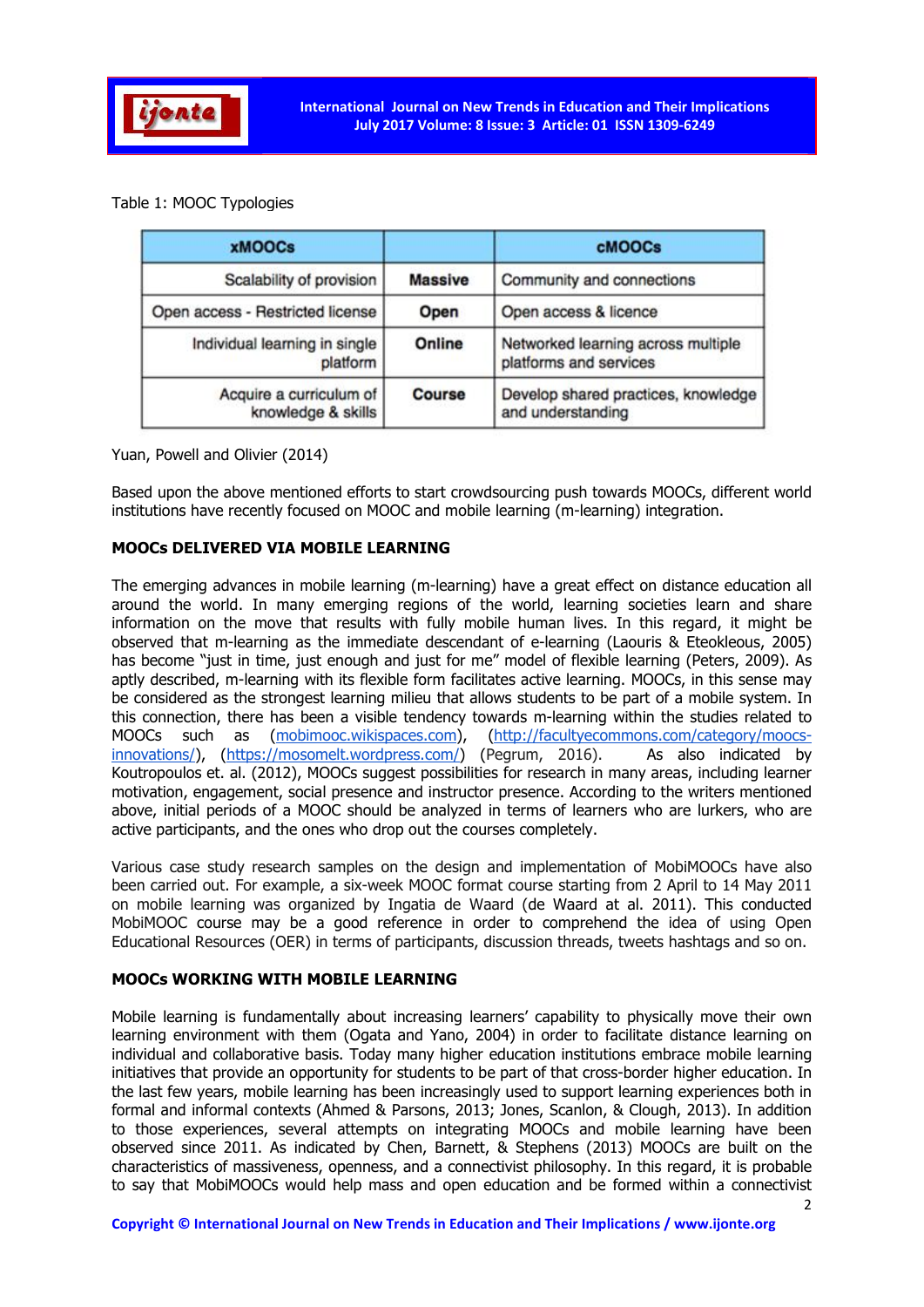

frame. In the year of 2016, a MOOC may be regarded as a non-formal learning opportunity by which learners feel free to complete activities in relation with their own interests rather than formally structured course materials (Littlejohn, Hood, Milligan & Mustain, 2016).

#### THE SIGNIFICANCE OF MOOCS WITH MOBILE LEARNING

MOOCs have started to become widespread so thanks to emergence of phenomenal network and the theory of Connectivism, proposed by George Siemens as a new learning theory for a digital age (Siemens, 2004). It was then arranged and managed by Stephen Downes and George Siemens by means of University of Manitoba, Canada. In spite of the limited advertisement, 2000 people from all over the world registered for the course. It presented a unique chance to discover how online learners learn in large open networks, which offer connectivity, extensive diversity and sharing information.

MOOCs are innovative way of teaching and learning (Meyer & Zhu, 2013). As a new type of asynchronous online learning, it provides unique benefits for learners and providers, flexibly for higher education institutions, commercial organizations, and faculties. While some critics declare concerns about the high "dropout" rate among students who participate in MOOCs, this may not be the exact frame of reference. MOOCs are principally used for informal learning, which calls for flexibility and highly modularized content so that students can pick and choose what is most pertinent to their needs. In the future, MOOCs will need to offer learners more choices for how to join.

Traditional educational institutions will need to deem what part they want to play in the MOOC space and how they can serve their on-campus learners as well as the broader universe of potential learners. As both traditional and contemporary institution, Anadolu University, currently provides MOOCs that are free of charge. This mega university, whose vision is supporting lifelong learning, has been providing open courses to learners across the world since 2015 under the platform called AKADEMA (http://akadema.anadolu.edu.tr/). The platform started providing 7 courses in 2015, 26 courses in 2016 and finally reached 51 courses in 2017. These courses are conducted on a unifying milieu called Anadolum eKampüs (https://ekampus.anadolu.edu.tr/). The participants are awarded with certificates as long as they complete the programs they enrolled.

A corresponding movement to MOOCs and one, which could act as a promoter to how thriving MOOCs are incorporated, is mobile learning. "Recent, large-scale deployment of mobile devices for learning have initially shown positive results" (Hargis & Cavanaugh, 2014; Hargis, Cavanaugh, Kamali, & Soto, 2013a; Hargis, Cavanaugh, Kamali, & Soto, 2013b). Nevertheless, discussions of MOOCs are still incongruent, disintegrated, and distributed among different outlets. As indicated by Daniel (2012) and Clow (2013) systematic and extensive published research on MOOCs was still unavailable but most recent studies show the opposite. While some studies are of the pros, some others are of the cons. Below you can find the major concerns of MOOCs.

#### 1. Class size

Enrolling a course with thousands of participants has its innate challenges. Firstly, providing social presence to the participants is almost impossible. In addition, access to the lecturers is very limited which means lack of interaction. Students are learning based on videos/documents that are posted for the class.

#### 2. Dropout/ withdrawal

"It is acknowledged that MOOCs have high withdraw/dropout rates" (Koutropoulos & Hogue, 2012). The size of MOOCs is often seen as strength, but it creates difficulties. The students that are generally in the demographic to take MOOCs are often the ones that need face-to-face instruction the most. These same students end up never finalizing a course. For instance, MTx's Circuits and Electronics had 154,763 students enrolled – only 5% completed the course.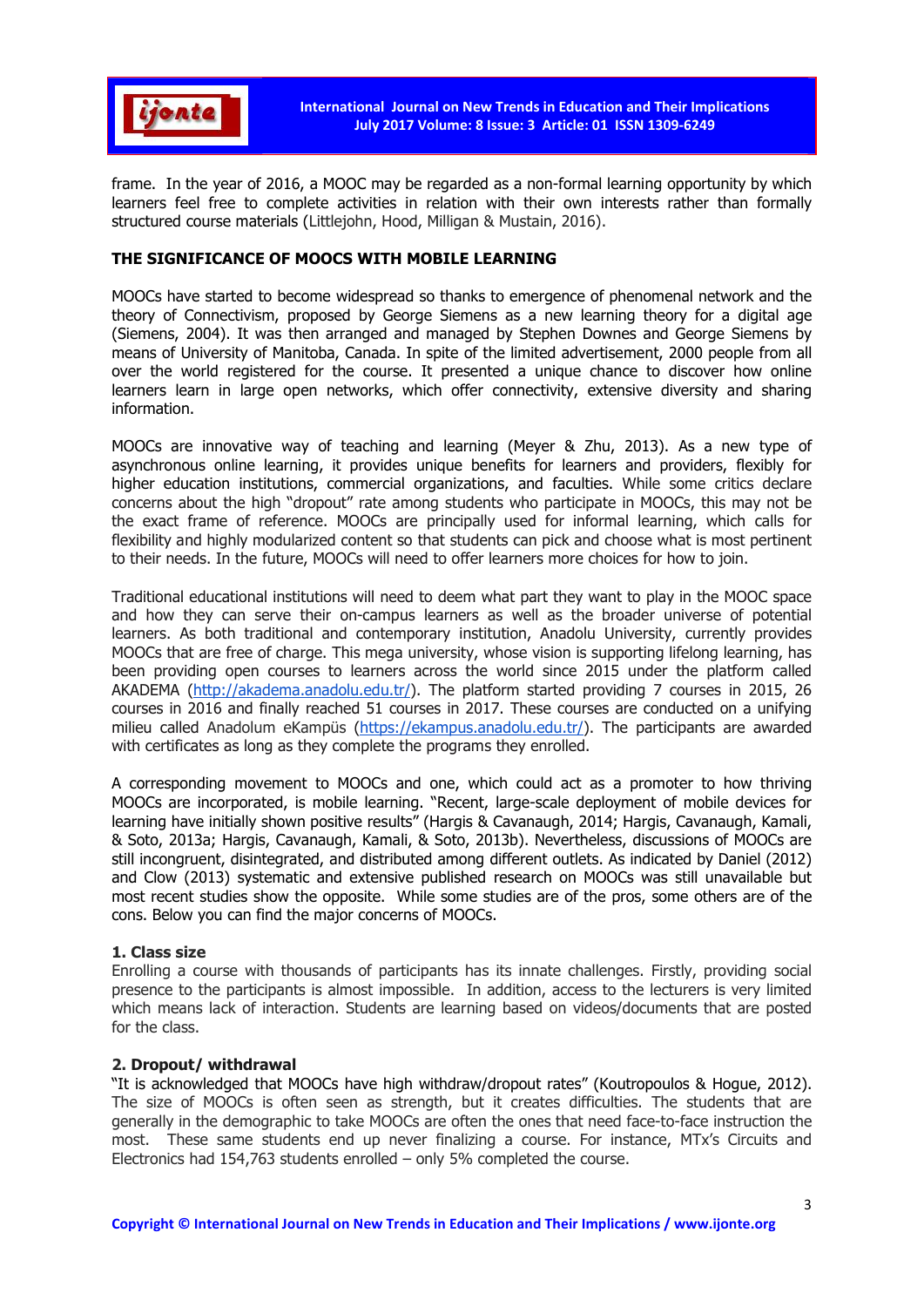

# 3. Quality Concerns

Due to the fact that the MOOC industry is pretty new, quality standards are not well formed professionally in place that all of them have to meet worldwide standards, which can be at both the lesson level and the course level. Many MOOCs rely heavily upon unreliable peer grading and unconstructive feedback. While there are first-rate modules available from MOOCs, most programs do not offer the progression of building block classes that traditional universities offer. Establishing quality control is critical to enhance the characteristic of MOOCs.

### 4. Non-Accreditation

Another subtle downside of MOOCs is they often lack accreditation. This means students will not receive any academic credit for finalizing a course or program. Universities and colleges generally do not recognize certificates of completion obtained by students.

Although there are various pros and cons of MOOCs, we should bear in mind that they offer remarkable courses without tuition for people all around the world which enable lifelong learning.

# TRENDS AND FUTURE OF MOOCS WITH MOBILE LEARNING

To see where the MOOCs with mobile technologies are going, first we should look at where we are now in online world. To Downes (2005), where we are now is where we were prior to e-learning. During online practices, the traditional theories of distance learning such as Moore's transactional distance have been adopted. As a result, the dominant learning technology employed today is the learning management system (LMS) such as Blackboard, Moodle, and Canvas.

For Garrison (2000), on the other hand, in the following phases of the 21<sup>st</sup> century, which is also called as the post-industrial era of distance education, transactional issues (i.e. teaching and learning) will predominate over structural issues (i.e. geographical distance). In this respect, we will witness the rapidly rise of mobile learning as a domain. Mobile learning not only provides opportunities to create, but also to connect (Downes, 2005). Since nowadays, mobile access has become the main way to access to the Web, mobile MOOC can be considered as a very reasonable way to address a larger audience all around the world. When the MOOCs' informal nature, and the fact that they are not restricted by time and place are considered, it can be seen that their principles closely overlap with the principles of mobile learning (Explore a New Learning Frontier: MOOCs), so from 2011 onwards, mobiMOOCs, opening up the MOOC format for mobile devices, have been newly in use. In this case, MOOC is employed as the pedagogical format and mobile learning as the emerging technology (deWaard et al., 2011). So, MOOCs can be regarded as an educational approach that is supported by current technologies. Considering the implications of MOOCs with Mobile learning on teaching and learning practices (See the next section), in the near future, it seems that MOOCs with mobile learning will be employed more commonly. Thanks to further research on this novel practice, the benefits (i.e. intrinsic motivation), and challenges (i.e. socioeconomic and ethnic breakdowns) of MOOCs with mobile learning will be taken under control and contributing dynamics will be mapped. Furthermore, more online learning communities will be framed on MOOCs with mobile learning, considering the high student retention rate in these particular environments.

All in all, in the near future, MOOCs will be redesigned within the context of mobile learning to maximize self-organizing, self-referencing, and knowledge-producing capabilities of them (deWaard et al., 2011).

# IMPLICATIONS OF MOOCS WITH MOBILE LEARNING FOR TEACHING AND LEARNING

In line with the paradigm shift in  $21^{st}$  century distance education from structural issues (i.e. geographical distance) to transactional issues (i.e. teaching and learning) as Garrison (2000) suggested, the emerging phenomena of MOOCs with mobile learning has resulted in a transformative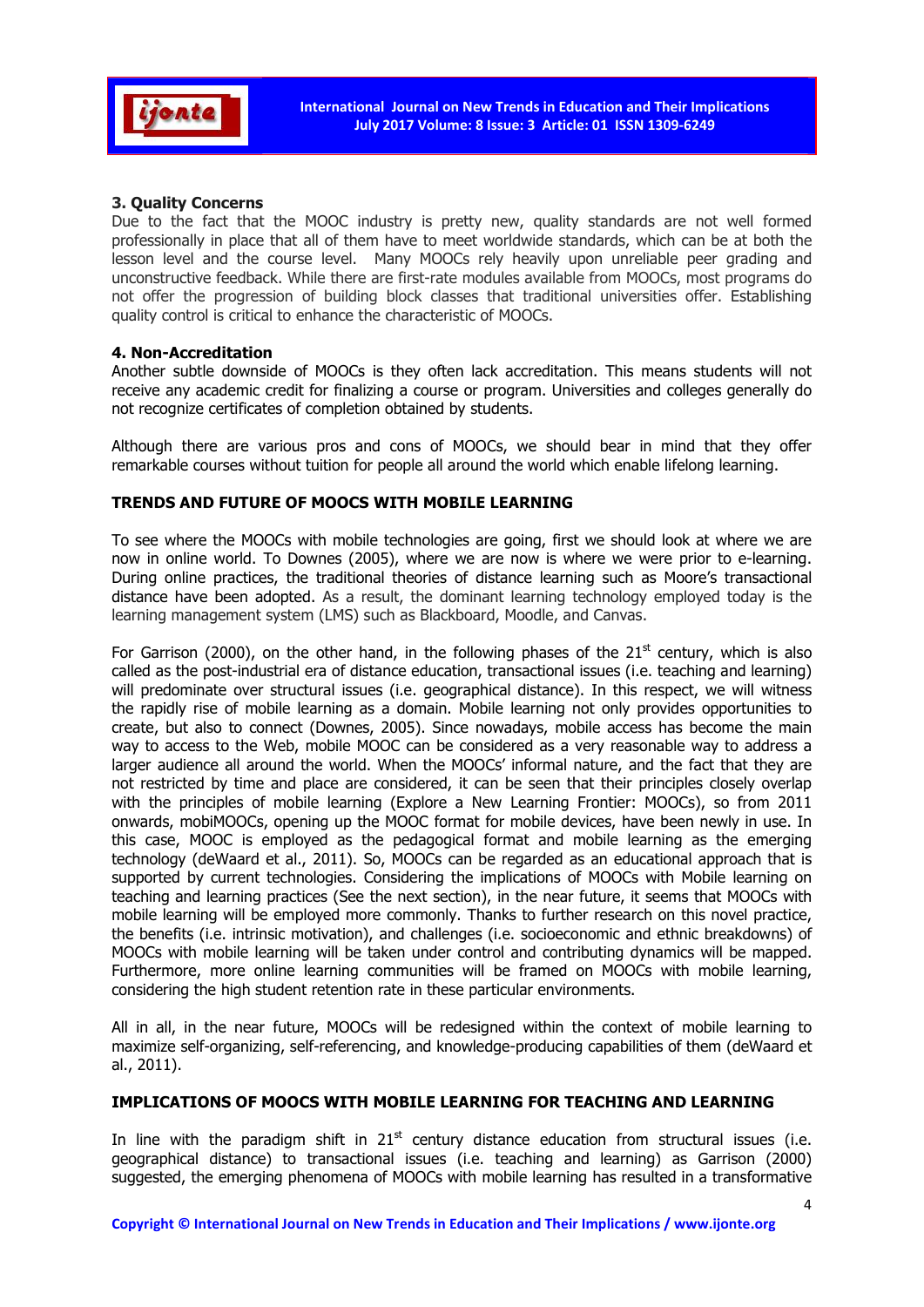

International Journal on New Trends in Education and Their Implications July 2017 Volume: 8 Issue: 3 Article: 01 ISSN 1309-6249

educational paradigm (deWaard et al., 2011). It means that there have been a lot of implications of MOOCs with mobile learning on transactional issues, that is teaching and learning.

First, in MOOCs with mobile learning (e.g. https://www.mooc-list.com/), learners share their experiences with others by means of Web 2.0 tools, assist each other to expand their understandings of the topic, as well as provide and receive feedback from each other. Therefore, it can be said that MOOCs with mobile learning can be used as a way to stimulate collaboration, communication, and interaction among learners in teaching and learning practices (deWaard et al., 2011).

Second, MOOCs with mobile learning employs two important technologies: Mobile technology and social networking technologies (Web 2.0 tools) in teaching and learning practices. There are two benefits of using these particular technologies: a) learners already use these technologies in their daily lives, so they are familiar with their structure, and b) learners can access teaching and learning environments at any place any time convenient for them.

Third, MOOCs with mobile learning enhances dialogue among learners. The more dialogue means, the more dynamic interaction among learners, and a good degree of interaction among learners result in collaboration (Rodriguez, 2013). So, in a broader sense, it can be said that MOOCs with mobile learning is a good way to create online collaborative learning communities, which is the most desired environment in distance education.

In general, MOOCs with mobile learning is an example of an open and adaptive system, so it will play a crucial role in post-industrial era of distance education when the present teaching and learning practices have to be redesigned to respond the specific needs and realities of this new era (deWaard et al., 2011).

**IJONTE's Note:** This article was presented at  $8<sup>th</sup>$  International Conference on New Trends in Education - ICONTE, 18- 20 May, 2017, Antalya-Turkey and was selected for publication for Volume 8 Number 3 of IJONTE 2017 by ICONTE Scientific Committee.

# BIODATA AND CONTACT ADDRESSES OF AUTHORS



Eda KAYPAK is an English Language instructor at Anadolu University, Turkey. She has currently been doing her PhD in Distance Education department of Anadolu University. She received her MA degree in Bilkent University, Turkey with her thesis titled as "The Interconnectedness of English as a Lingua Franca (ELF), Study Abroad, and Language Learner Beliefs" in 2012. Her research interests are 21st century skills, rhizomatic learning, digital citizenship, Postmodernism, digital transformation and study abroad.

PhDc. Eda KAYPAK Anadolu University School of Foreign Languages Eskişehir-TURKEY E. Mail: ekaypak@anadolu.edu.tr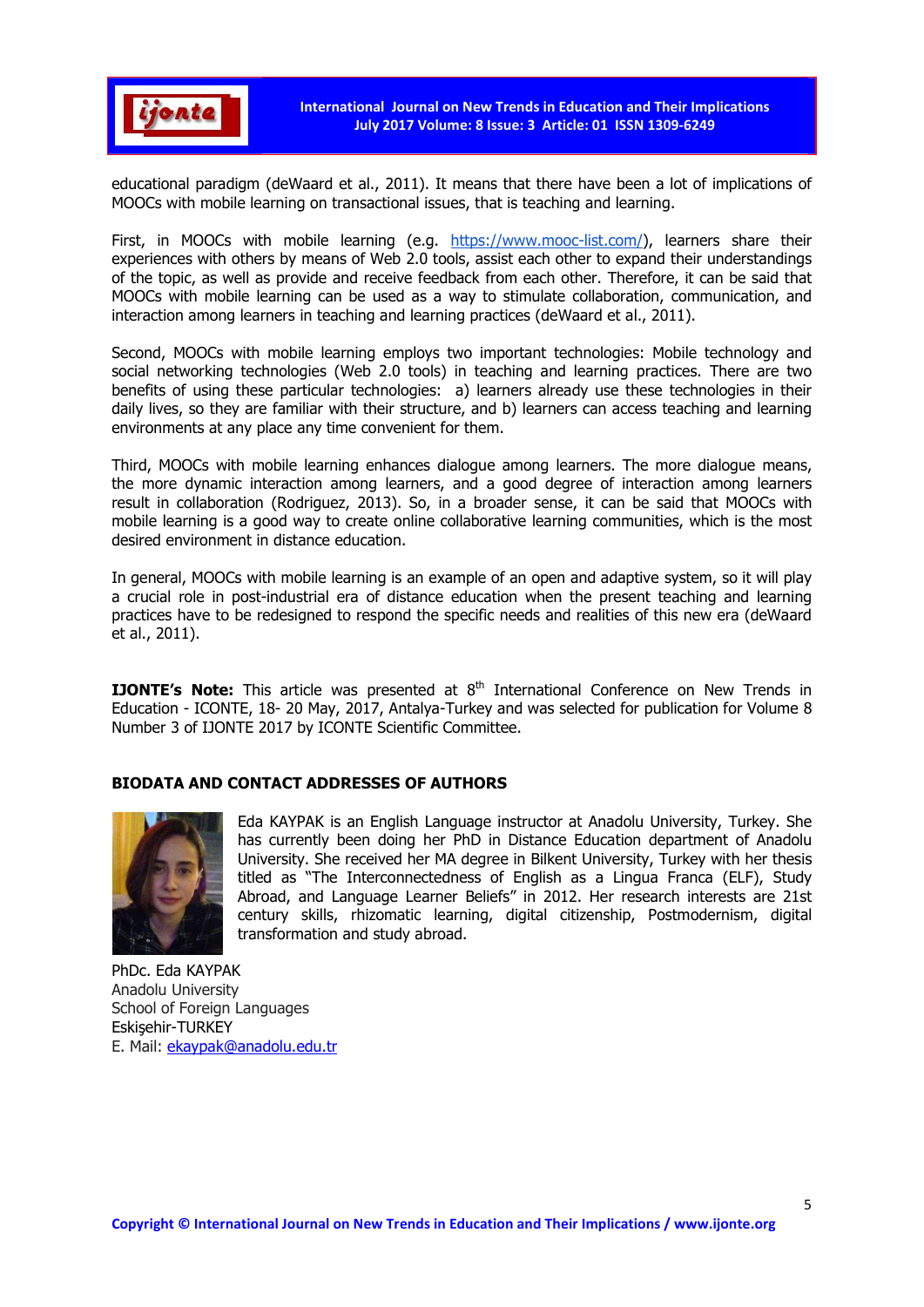

International Journal on New Trends in Education and Their Implications July 2017 Volume: 8 Issue: 3 Article: 01 ISSN 1309-6249



Nil GÖKSEL-CANBEK, who is an English language instructor, is a PhD candidate in the Department of Distance Education of Anadolu University. She pursued her MA Degree with her study entitled "Learner-Instructor Interaction within University-Community Partnerships by Giving Samples from Second Life (SL)" in 2009. Currently, she is working on various academic works related to Personal Learning Environments and their potential use in foreign language learning. Her other research *interests lie* broadly in the areas regarding Educational Social Networks,

New Learning Technologies, Virtual Interaction, Augmented Reality, Web 2.0 tools, Mash-ups and Artificial Intelligence.

PhDc. Nil GÖKSEL-CANBEK Anadolu University School of Foreign Languages Eskişehir-TURKEY E. Mail: ngoksel@anadolu.edu.tr



Harun BOZNA is an English language instructor in the Department of Foreign Languages, Anadolu University, Turkey. He received his Bachelor's degree from 19 Mayıs University, English Language Teaching Department. Currently, he is an MA student in the Department of Distance Education, Anadolu University. His research interests are instructional design, innovations in e-learning, technology adaptations in education, creative drama and applied linguistics.

Inst. Harun BOZNA Anadolu University School of Foreign Languages Eskişehir-TURKEY E. Mail: hbozna@anadolu.edu.tr



Chih- Hsiung TU, Ph.D. is a Professor at Northern Arizona University, Flagstaff, AZ, USA. His research interests are distance education, socio-cognitive learning, sociocultural learning, online learning community, social media, personal learning environments, and network learning environments. He has authored many journal articles, book chapters, edited a book, authored two books etc.

Prof. Dr. Chih- Hsiung TU Northern Arizona University USA E. Mail: Chih-Hsiung.Tu@nau.edu

#### **REFERENCES**

Ahmed, S., & Parsons, D. (2013). Abductive science inquiry using mobile devices in the classroom. Computers & Education, 63, 62–72.

Chen, X., Barnett, D. R., & Stephens, C. (2013). Fad or future: The advantages and challenges of massive open online courses (MOOCs). Paper presented at the Research-to-Practice Conference in Adult and Higher Education, Lindenwood University, St. Charles, Missouri. Retrieved from http://www.lindenwood.edu/r2p/docs/ChenBarnettStephens.pdf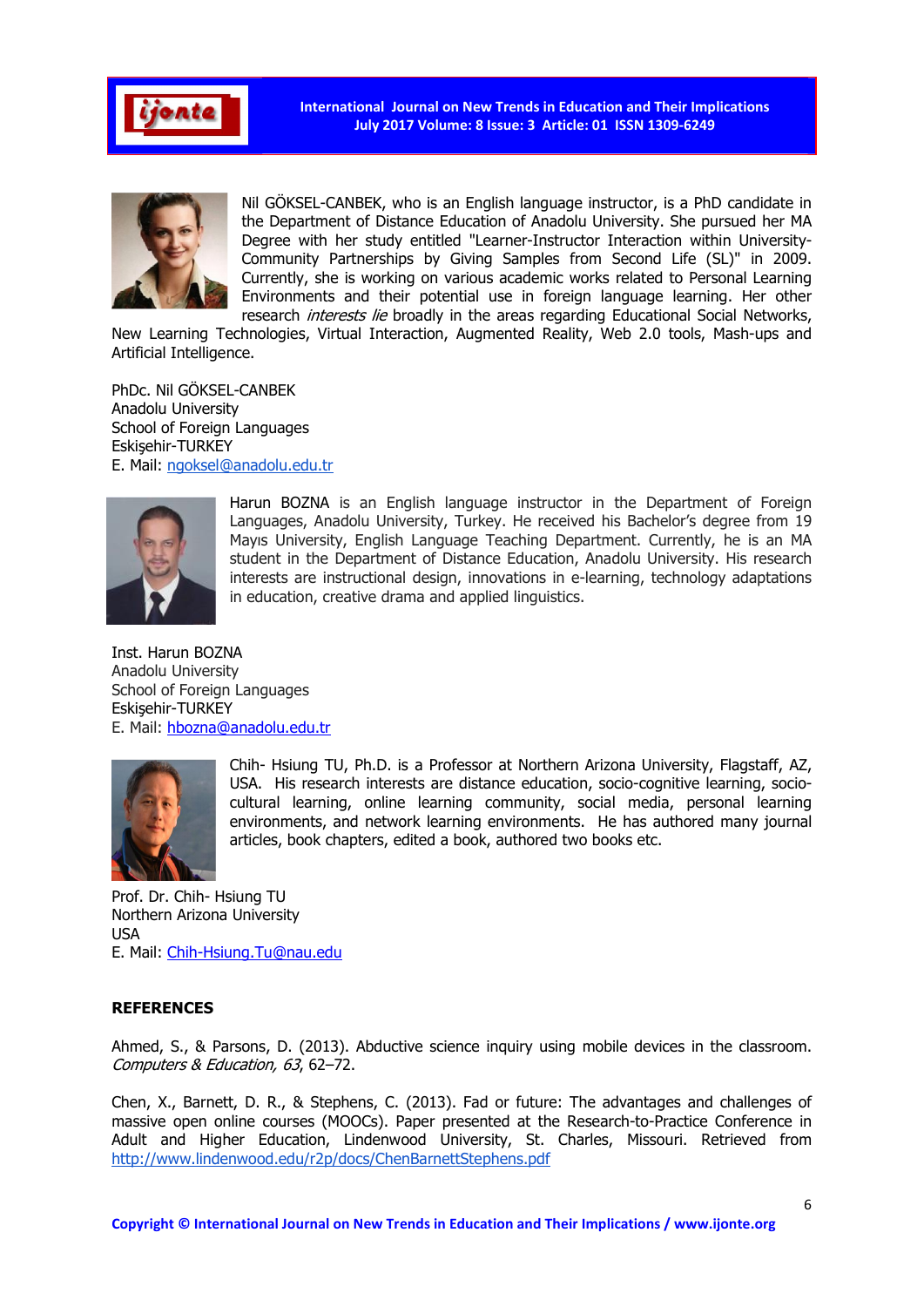

Clow, D. (2013). MOOCs and the funnel of participation. In Proceedings of the Third International Conference on Learning Analytics and Knowledge (pp. 185-189). ACM, New York.

Conole, G. (2013). MOOCs as disruptive technologies: strategies for enhancing the learner experience and quality of MOOCs. RED - Revista de Educación a Distancia, 39. Retrieved from http://www.um.es/ead/red/39/conole.pdf

de Waard, I., Koutropoulos A., Keskin N. Ö., Abajian S. C., Hogue R. J., Rodriguez O. C., & Gallagher M. S. (2011). Exploring the MOOC format as a pedagogical approach for mLearning. 10th World Conference on Mobile and Contextual Learning. Retrieved from http://mlearn.bnu.edu.cn/source/ten\_outstanding\_papers/Exploring%20the%20MOOC%20format%2 0as%20a%20pedagogical%20approach%20for%20mLearning.pdf

Daniel, J. (2012). Making sense of MOOCs: Musing in a maze of myth, paradox and possibility. Journal of Interactive Media in Education, 3.

Explore a New Learning Frontier: MOOCs. Learning Solutions Magazine. Retrieved from http://www.learningsolutionsmag.com/articles/721/explore-a-new-learning-frontier-moocs/page2

Garrison, R. (2000). Theoretical challenges for distance education in the 21st century: A shift from structural to transactional issues. The International Review of Research in Open and Distributed Learning, 1(1), http://www.irrodl.org/index.php/irrodl/search/search

Evans, S., & McIntyre, K. (2016). MOOCs in the humanities: Can they reach underprivileged students? Convergence, 22(3), 313-323.

Hargis, J., & Cavanaugh, C. (2014). A one-year federal mobile learning initiative review. *Encyclopedia* of Information Science and Technology (Third edition). USA.

Hargis, J., Cavanaugh, C., Kamali, T., & Soto, M. (2013a). Measuring the difficult to measure: iPad mobile learning. *International Journal of Mobile and Blended Learning, 3*(2), 60-77.

Hargis, J., Cavanaugh, C., Kamali, T., & Soto, M. (2013b). A federal higher education iPad mobile learning initiative: Triangulation of data to determine early effectiveness. Journal of Innovation in Higher Education, 39(1).

Jones, A. C., Scanlon, E., & Clough, G. (2013). Mobile learning: Two case studies of supporting inquiry learning in informal and semiformal settings. Computers & Education, 61, 21–32.

Koutropoulos, A., Gallagher, M., Abajian, S., de Waard, I., Hogue, R., Keskin, N. & Rodriguez, O. (2012). Emotive Vocabulary in MOOCs: Context & Participant Retention. European Journal of Open, Distance, and E-Learning, 2012(I), May 10, 2012. Retrieved from http://www.eurodl.org/?article=507

Koutropoulos, A., & Hogue, R. J. (2012). How to succeed in a MOOC-Massive online open course. eLearning Guild, October 08, 2012. Retrieved from http://www.cedmaeurope.org/newsletter%20articles/eLearning%20Guild/How%20to%20Succeed%20in%20a%20MOO C%20-%20Massive%20Online%20Open%20Course%20(Oct%2012).pdf

Laouris, Y., & Eteokleous, N. (2005). We need an educationally relevant definition of mobile learning. Proceedings of mLearn, 2005, Retrieved from http://www.mlearn.org.za/CD/papers/Laouris%20%26%20Eteokleous.pdf

Littlejohn, A., Hood, N., Milligan, C., & Mustain, P. (2016). Learning in MOOCs: Motivations and selfregulated learning in MOOCs. The Internet and Higher Education, 29, 40-48.